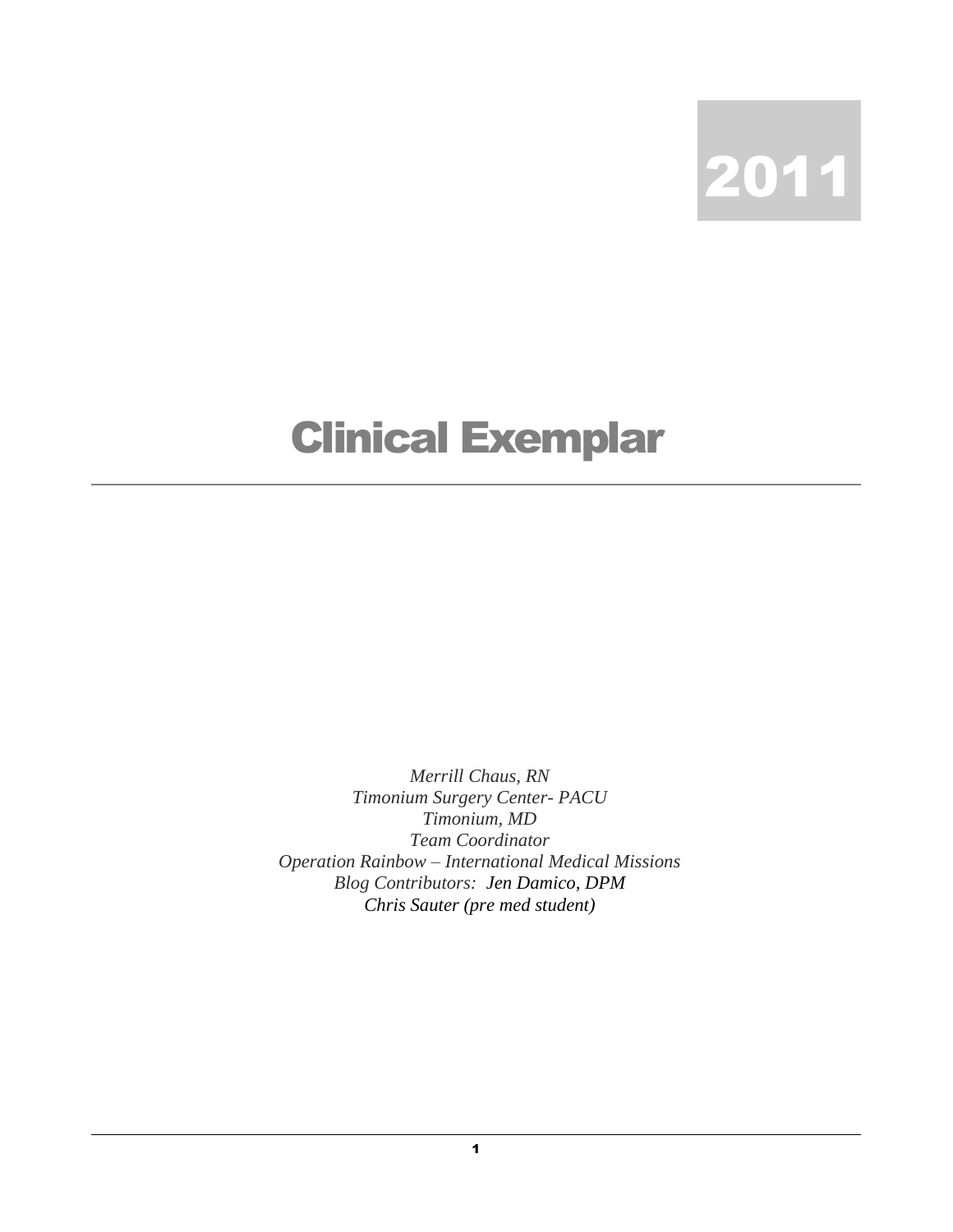**Story** 16

## TEAM SINAI HAITI– EXCERPTS FROM A **MISSION**

 he hospital we are returning to is called Hopital Adventiste d'Haiti T<br>
The hospital we are returning to is called Hopital Adventiste d'Haiti<br>
(HAH) in Carrefour, Port-au-Prince. Last year we did 40-50 orthopedic cases on children and adults during the week long mission. There has never been a PACU,

but recently a 10 year old girl died on the ward after surgery so they now realize the importance for a PACU. My goal for this mission is to set up a 2 bed PACU complete with a Propac, suction, CPR



manikins and all the supplies for the bedside stand. Our anesthesiologists will give a lecture about anesthesia and post op pain control. I would like to give a short presentation about pre-op checks, post op management and the use of the Propac. (personal email)

BLOG: What does the Sinai team do to unwind after a challenging day which included two tumor cases and bilateral cases on 8 month olds? A mango tasting party while perseverating on the days cases and our cravings for......(shhh don't tell anyone at the hospital)… MEAT!! Although the food is really good here at HAH it is vegetarian and most of us are omnivores who enjoy red meat at times. I have a feeling that first taste of meat when we get back to the states will be the best any of us have had. Even with the mosquitoes biting (I had a target lesion, no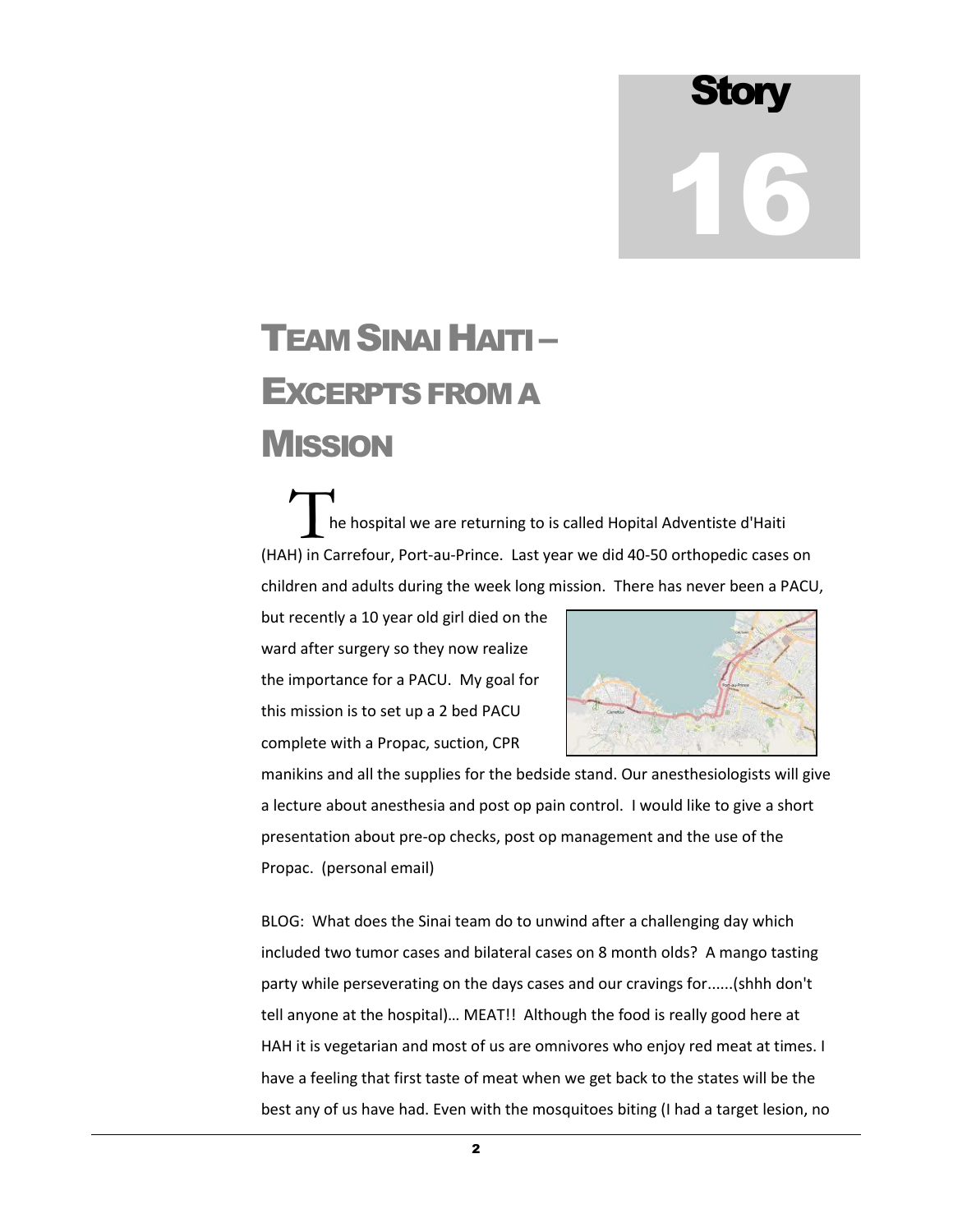worries though, it's not Lymes disease) and my DEET not working, team Sinai came together over mangos and for most of the night and a very large brown speckled orange fleshed fruit for the better part of the night. While we had no clue what it was we some did partake and about an hour later Jaunty came in and told us it was an apricot!!! It was the largest apricot we had ever seen. Fun times were had by all Tuesday evening.





*17 year old girl with never-treated Same girl, after Penny modification of the congenital clubfoot Lambrinudi triple arthrodesis*

BLOG: Greetings from Ayiti! Day three started with a beautiful Haitian morning, nice and warm way to wake up for the day. I slept like a rock (on my very comfortable cot) and managed to take a few moments to really take in the view of the hills behind the hospital and the chickens as they scavenged among the banana trees next to the hospital. While the day did not fully get rolling as early as many of us had hoped, it was definitely a full day of work. It was so great to see the ortho/podiatry team doing their thing…pinning, releasing, and casting left and right. I thoroughly enjoyed swinging the C-Arm around and watching the xrays as Dr. Herzenberg, assisted by two Haitians (JJ and Dr. Alexis), placed each pin carefully into a TSF. The most memorable part of the day was seeing a young little girl, tears streaming down her face, gripping her arms around the smiling nurse Cindy. My feet are pretty sore right now. I will take that as a sign that I put in my days work. To quote one team member who was kneeling on the ground just outside the OR, "I feel good right now, I don't think I can make it up the stairs." The night ended with a rain storm, bringing coolness to a very hot day. Anyways,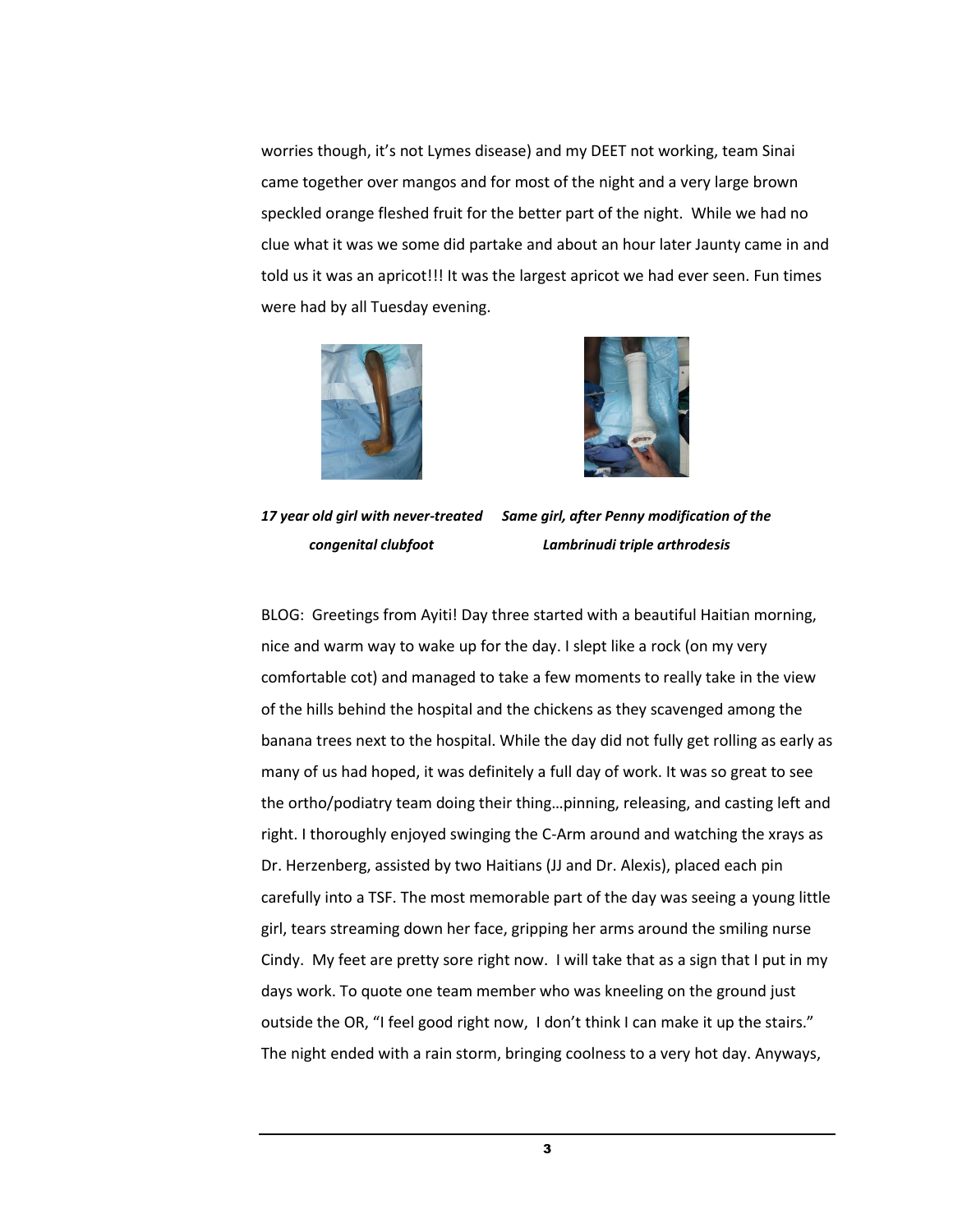another day another dollar. Just kidding!! It's so great to be here, can't wait to see what tomorrow brings.

BLOG: Today was a day unlike any other. Day five had no clinic patients but a wealth of surgeries. Today would be the day for all the regional blocks! Day five also saw a transition, a culmination of our work here, although we have a very busy clinic/ OR day tomorrow, we will be leaving this Sunday. Jeff will be heading up things as we leave and we are helping to train not only the nurses and EMTs and local docs but the fantastic OR staff as well, helping show our tricks, quips and pearls to many of the trickier procedures...

\* Tara and John and Merrill. Our PACU team is amazing, working in a 2 bed room with a side table full of everything you need over flowing with all the generous supplies donated. On the cupboard top, blankets made for the children by some wonderful human beings who even sewed a pocket with a beautiful note written



in Creole. We have two loaner Propac monitors for excellent post op care and AC which, if we stopped running in and out, would be more effective in cooling that tiny room! Charting is key here as the patients end up taking their post op instruction and operative slip with them when they are

discharged. Merrill and John R keep us on task!! They are the unsung heroes, while the surgeries may be over for the surgeons at 7 their day continues until our patients are fully recovered, well enough to move to less monitored beds and sometimes it continues into the night to check on a girl that although an outpatient surgery lived to far away to realistically send her home.

\* I saw a woman cry today, tears of disappointment, despair and longing. Tears we had caused. It was a day of long complicated cases and executive decisions had to be made. Our most valuable resource, the team, if burnt out, would be no good for any one. The shear amount of

*I saw a woman cry today, tears of disappointment, despair and longing…*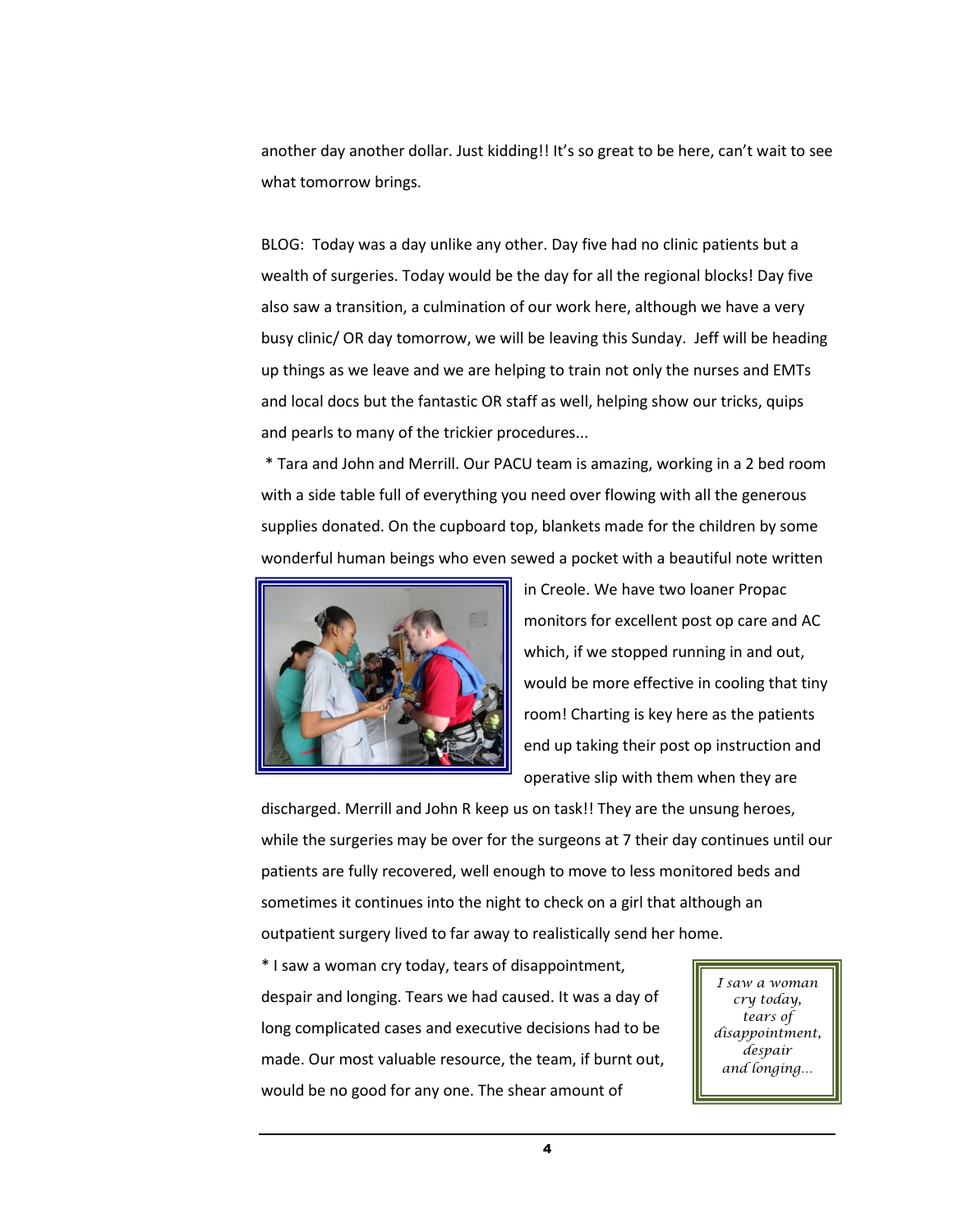pathology we saw this week and likely adding to it tomorrow was a bit overwhelming. Unfortunately the deformities we were mostly seeing were complicated with corrections that take a bit of time to complete, leaving us at a loss for just how many we can help. These are the facts. I cried when I saw that mom. I felt for her and understood her despair. In certain towns, villages and cities around the world, foot deformities are of some of the more shameful

conditions. This mother likely thought she would come, her child would be fixed and no more stigma, ostracizing or ridicule would be put on them....the hope in this story is that there are amazingly generous souls that do what team Sinai does and will be here to help her daughter soon. The tragedy of this story is....now that the tragedy of the earthquake is a year old....how many will still think about an island nation in the Caribbean with no front page



news story? Operation Rainbow, Team Sinai and CURE will because they are dedicated to helping anyone and everyone to aid in contributing to a quality of life some of these children have never known. Now that the dust has settled, new tasks must be accomplished, new goals must be attained. We saw very few people affected by the earthquake this week. The majority the population were people, babies and children with congenital deformities who needed our help. Need our support, need us to not forget them when the hype dies down.

BLOG: We have completed 32 cases this week, a variety of congenital deformities and a smattering of other pathologies. Today was the last push, we had all be working since we got here. This is where the coca cola came in, just enough sugar



and caffeine to get to the end of the day. Our day was filled with OR and clinic, pain control and cast changes. Our teaching came to a close with defibrillator lessons, some EKG reading and

clubfoot lectures as well as a practical lab for our great technicians!!! All in all, heat, rain and mosquitoes...it was an amazingly wonderful, heartbreaking,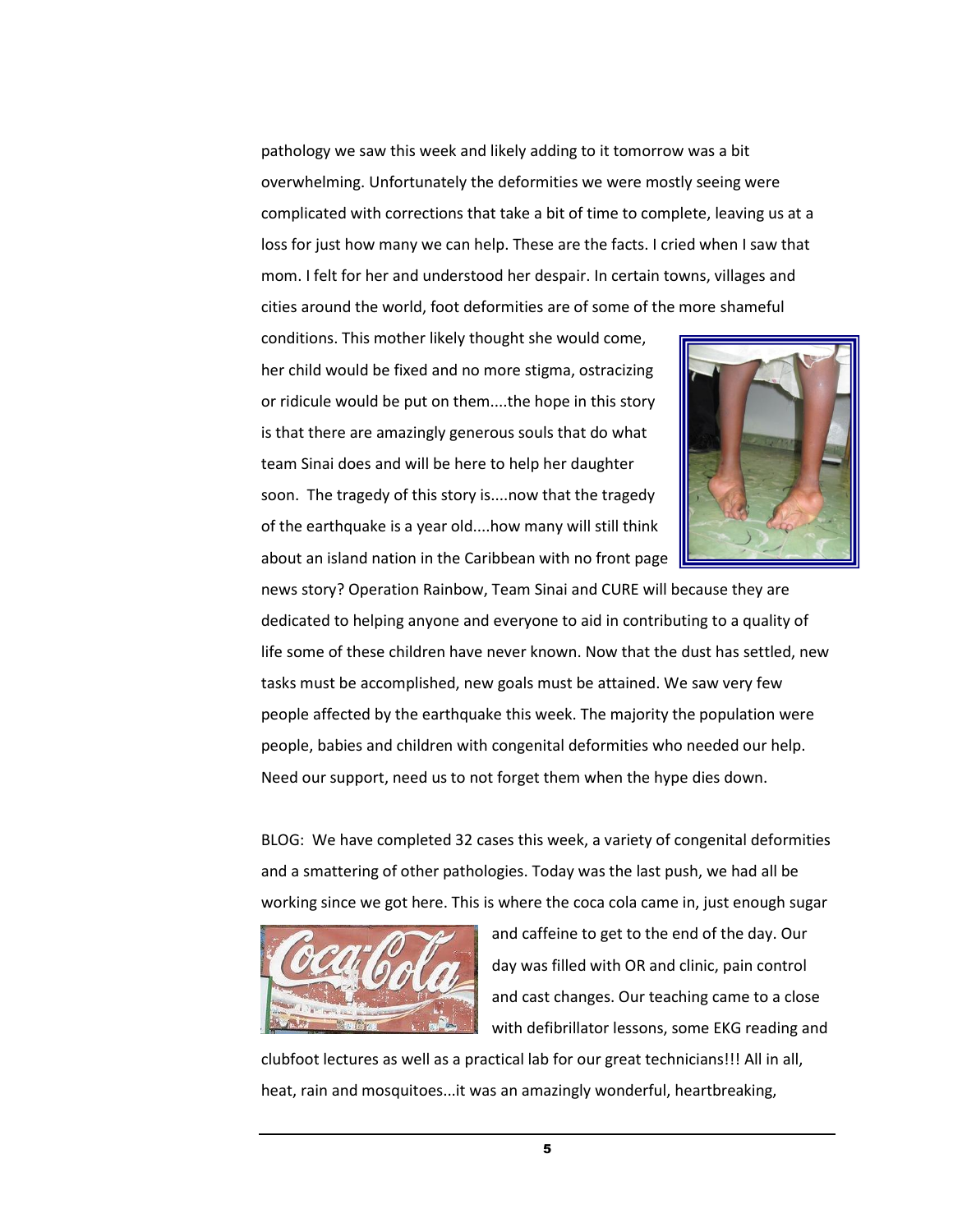educational trip. It is amazing when there are a group of relative strangers with a common goal that can get together and get along! We have worked together and broken bread (MRE, Protein bars, Tuna, Mac and cheese). I am excited for tomorrow - no real cases, no scrubs and a chance to really hang out although I feel like I know everyone....

BLOG: Day Seven........rounds in the morning, followed by a trek to an orphanage (a trek - it was up a windy dirt road in the mud, the van fishtailed), two stories, no real running water but electricity. There were 20 or so kids there. We brought



toys, soccer balls, coloring books, frisbees, pencils. We tried to give everyone something. We even had the hand-made blankets we were giving out to our patients the previous week. A few members of our group went and bought snacks and pasta and fixings so the kids had some food to eat. Most gobbled up the snacks right away, some hid them to save for later.

After going back down the hill, we started our tour of Port Au Prince. Squalor is the best word for the worst parts of the city. The destruction, like the earthquake, looked like it happened yesterday. Masses of concrete houses placed on top of each other along the hillside and decimation in the valley. This slowly weaves along some paved and unpaved roads into a less cramped area with a hint of manicured lawn (our driver said it's a club where tennis is played) and along the winding road beautiful vistas pop through concrete with a glimpse of the port and ocean.....

We stopped for lunch at Epi D'or a cafeteria style bakery/fast food/Haitian restaurant in a relatively affluent part called Delmas. There were a few boutiques, the roads were paved although kittycorner from the restaurant was a decimated



building. About 1/3 of our group partook in the pastries, 1/3 "American food" and rounding it out was a combo of Haitian food and crepes. Coca colas, Tampico and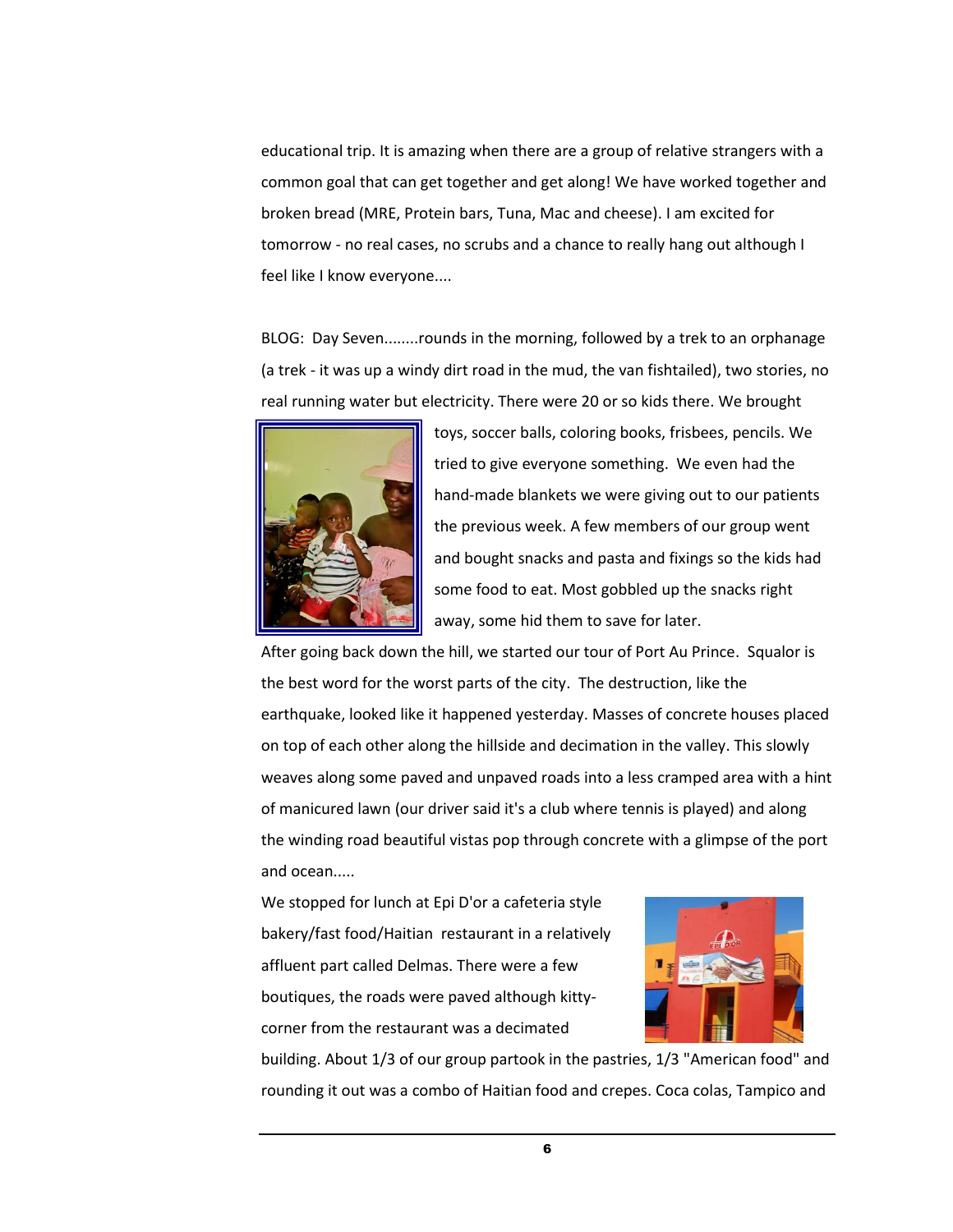champagne cola as well as coffee was enjoyed at our tables. "Geteau simple" (Haitian cake) was introduced to us by Ron and Tara.....a lighter crumbly pound cake of sorts with a hint of coconut was a great treat!!

After our enjoyable lunch, we headed to the presidential palace. Across the street is one of the tent cities where I overheard a man say 2800 people live. The palace once shining and standing tall, now sits a little shorter, askew, and across from a constant reminder that *something must be done*. We followed the palace down to the PAP cathedral, where the presidents used to be inaugurated. It was a shell of it's former self, some stained glass left in a skeleton church.

EMAIL: We are back from another successful trip to Haiti. We performed 32 surgeries, 5 days of clinic and gave 9 talks. We were able to leave skills, not just scars. The PACU talk went well. I've attached a few pix of us teaching the Haitian nurses how to use the Propac. Thanks again for all your help.

*We were able to leave skills, not just scars.*